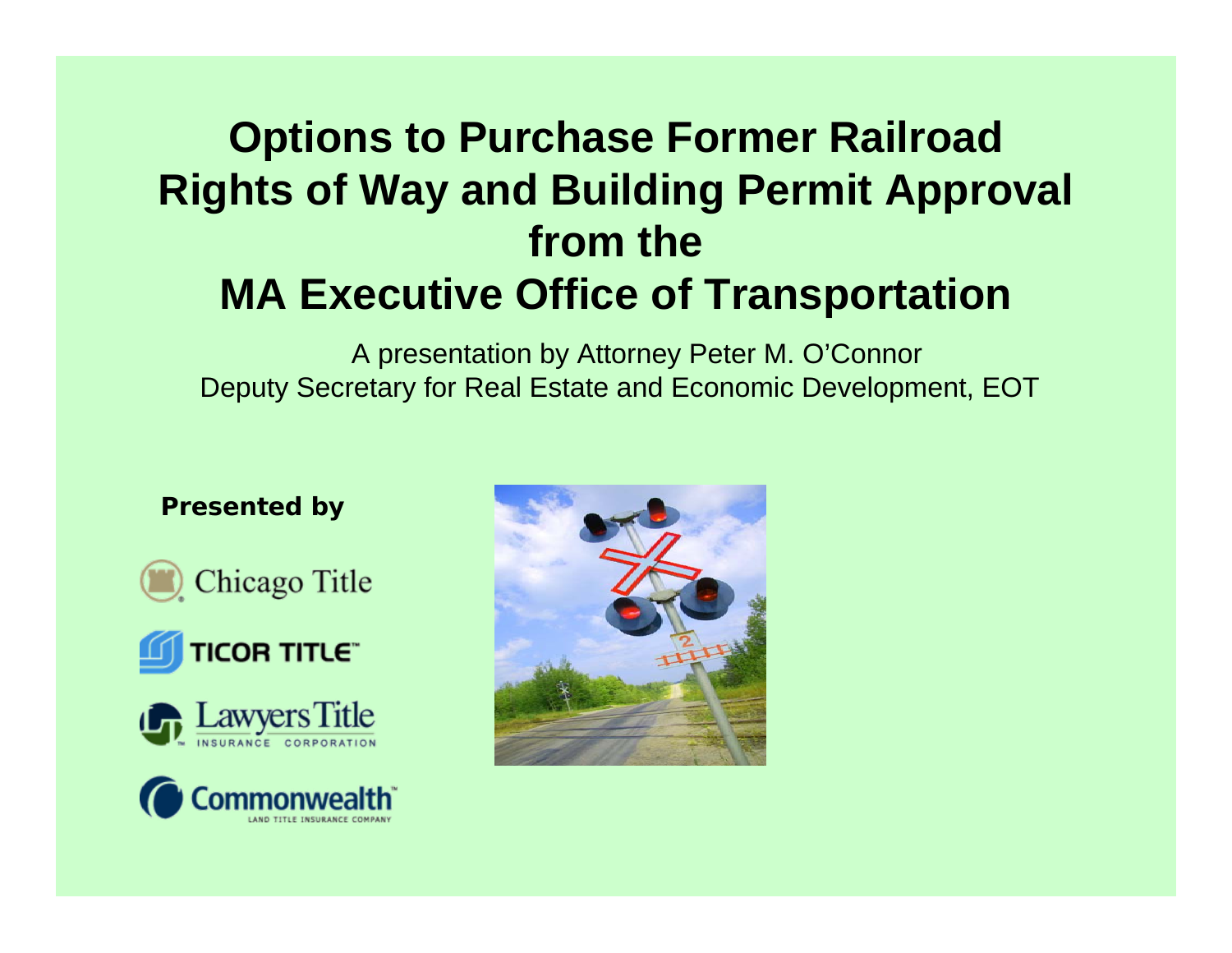## **About Our Speaker**

Peter O'Connor was appointed Deputy Secretary for Real Estate and Economic Development in the Executive Office of Transportation (now the Massachusetts Department of Transportation "MassDOT") in January 2009. The first to serve in this position, he has been responsible for oversight of real estate development issues for the agencies and authorities within the Executive Office, and for ensuring that transportation infrastructure planning and real estate dispositions facilitate economic development in the Commonwealth. With the creation of MassDOT on November 1, 2009, he is leading the effort to consolidate the delivery of real estate services to MassDOT's four divisions into a single division, and to conform the real estate practices of the former constituent agencies to uniform standards. He has responsibility for the disposition of all surplus real estate, including air rights, formerly owned by the Massachusetts Turnpike Authority, the Massachusetts Highway Department, and by the MBTA.

Prior to joining MassDOT, Mr. O'Connor practiced law in Connecticut and Massachusetts both as in-house counsel and in private practice, representing public and private sector clients in the areas of real estate development, publicprivate partnerships, infrastructure development and urban renewal. He graduated from Connecticut College in New London, Connecticut in 1981 and the University of Connecticut School of Law in 1985.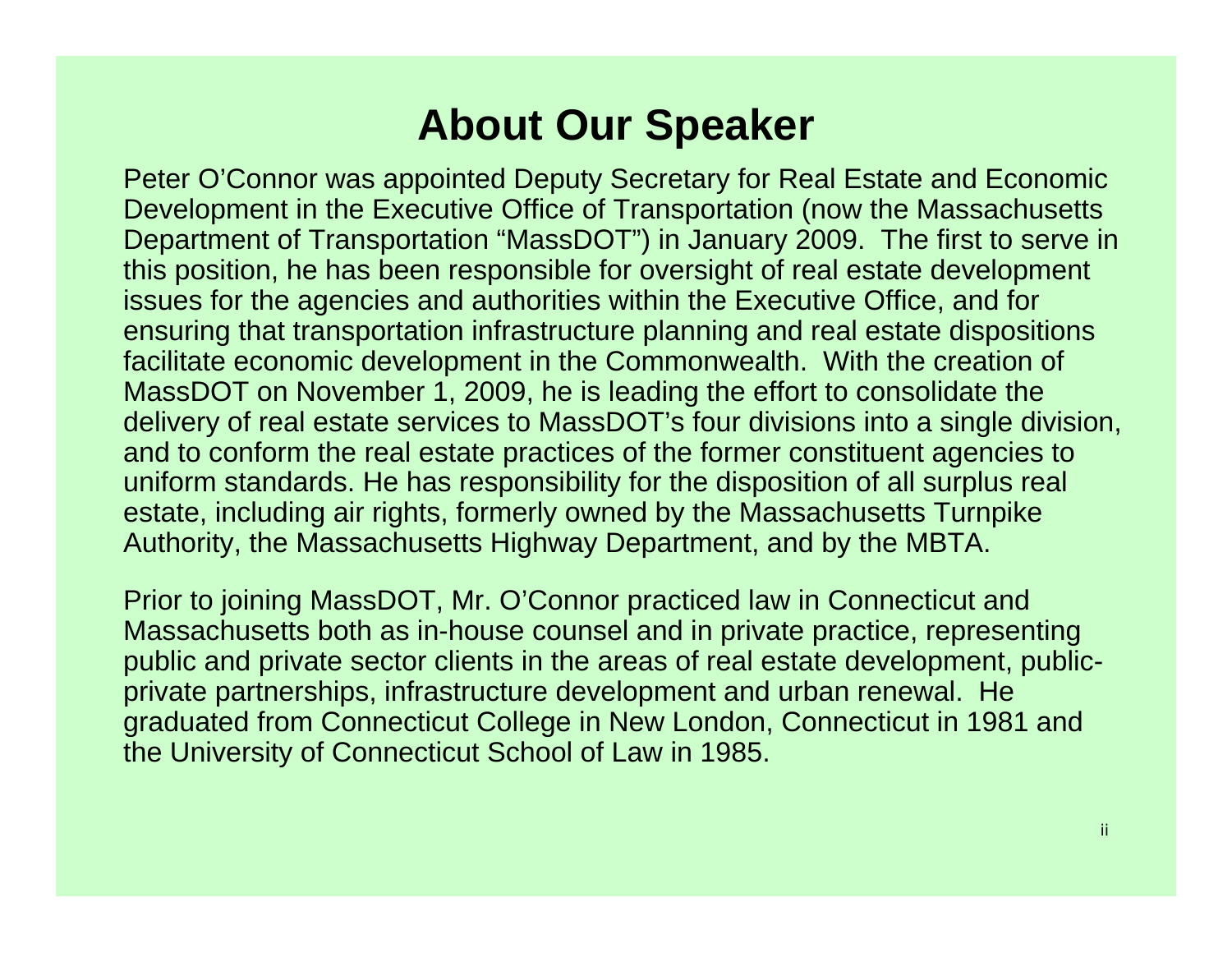## [www.eot.state.ma.us](http://www.eot.state.ma.us/)

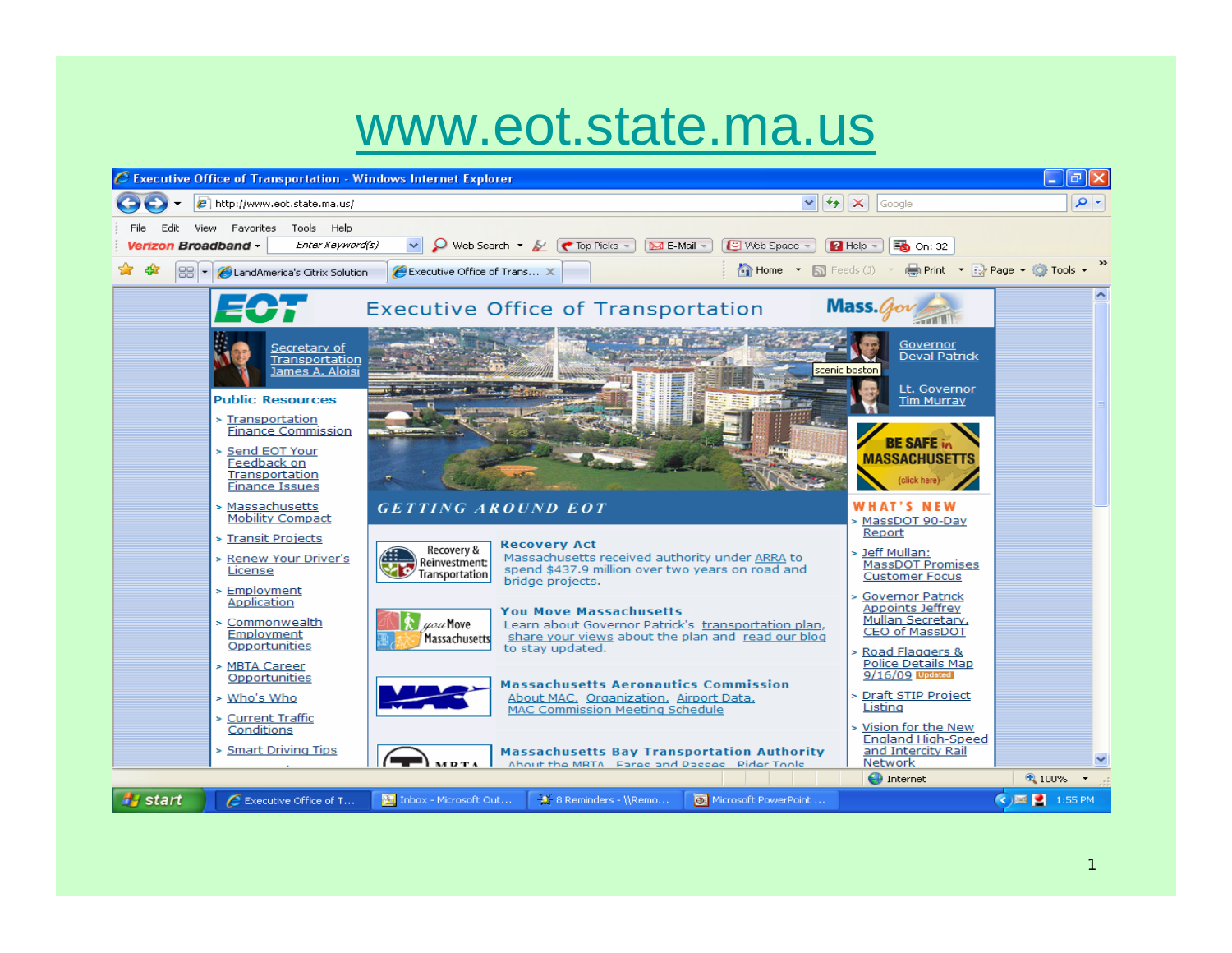## **Link to Chapter 40:54A and 161C Hearings and Applications information from the EOT Home Page (circled below).**

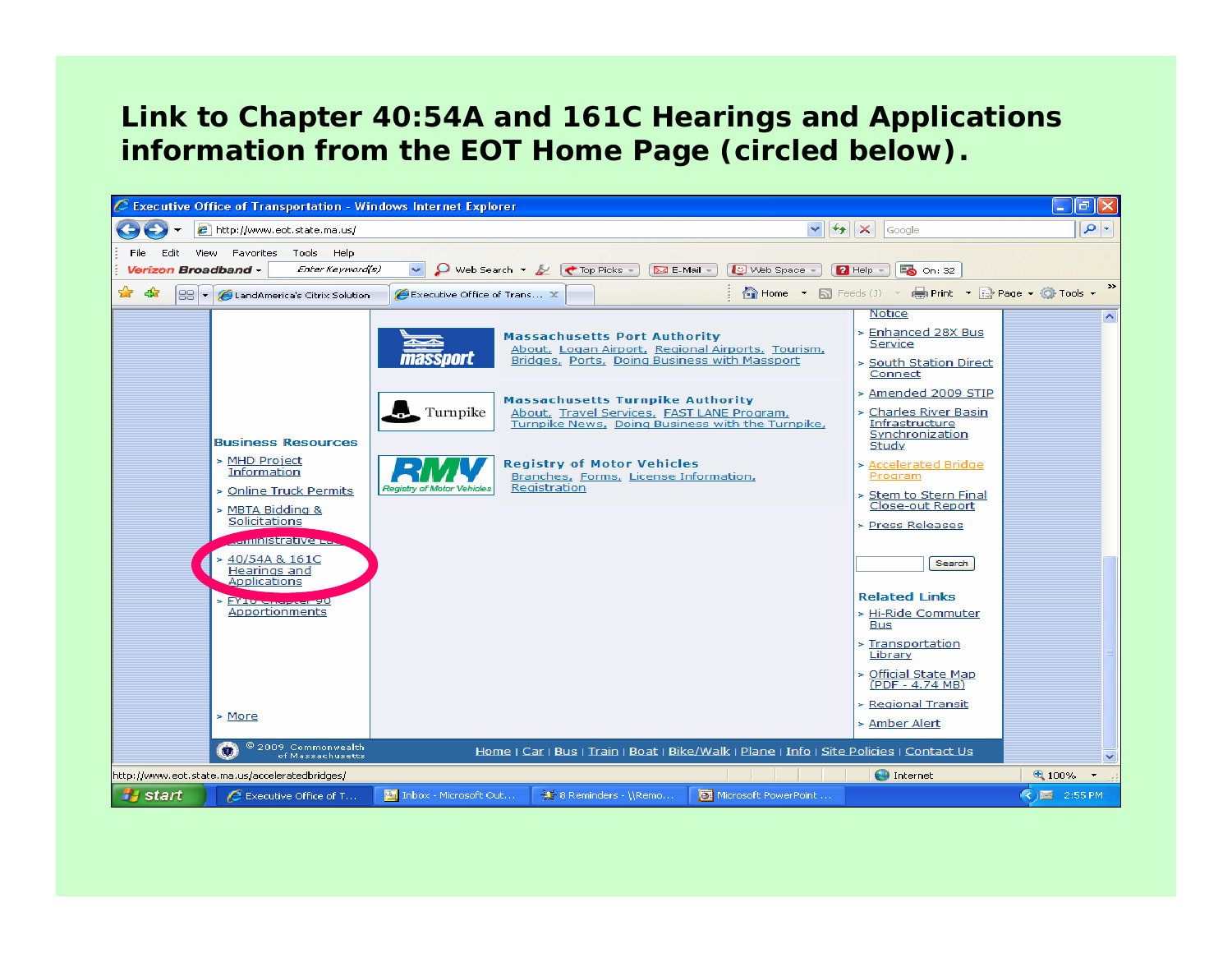# **Statute and Process of Chapter 161C-Section 7 Applications**

All railroad property offered for sale must first be submitted to the Executive Office of Transportation under Massachusetts General Law, Chapter 161C, Section 7.

You may access information on the EOT website regarding the Chapter 161C, Section 7 application process by following this link or pasting this address into your internet browser:

[http://www.eot.state.ma.us/downloads/grants/161C\\_0409.doc](http://www.eot.state.ma.us/downloads/grants/161C_0409.doc)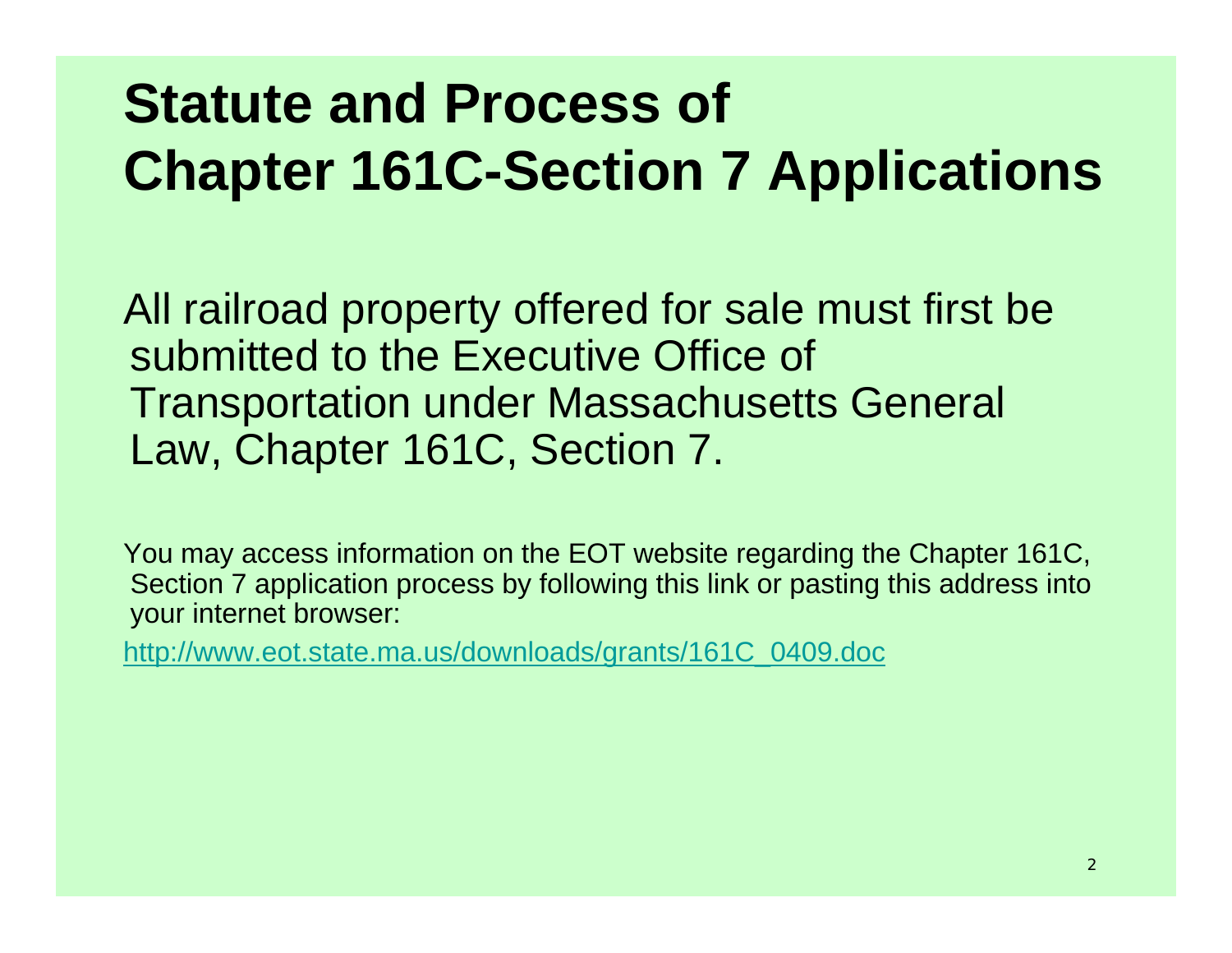## **M.G.L. Chapter 161C, Section 7**

#### **CHAPTER 161C. RAIL TRANSPORTATION IN THE COMMONWEALTH**

**Chapter 161C: Section 7. Railroad rights-of-way or related facilities; sale or disposition; commonwealth's right of first refusal** 

**Section 7.** (a) To the extent not inconsistent with federal law, no railroad company which conducts or has conducted operations within the commonwealth shall sell, transfer or otherwise dispose of railroad rights-of-way or related facilities without first offering such rights-of-way or facilities for sale, transfer or disposition to either the executive office, actin g on behalf of the commonwealth, or such other department, authority, agency, or political subdivision of the commonwealth as may be designated by the executive office for the purpose of any such sale, transfer or disposition; provided, that such sale, transfer or disposition may be made by the railroad company to a party other than the executive office or its designee, but only if (i) the executive office or its designee has notified the railroad company in writing of its rejection of such offer; or (ii) ninety calendar days have elapsed from the date on which said offer or a copy of such offer, as provided in the second paragraph, is made to the executive office.

(b) Said railroad company shall make such offer in writing and shall send such offer by certified mail to the executive office or to its designee. In the event that such offer is made to a designee of the executive office, a notarized copy of such offer shall be sent by certified mail to the executive office. Any such offer shall include the price at which said company proposes to offer such rights-of-way or facilities to the commonwealth, and such other terms or conditions which said company proposed to include as part of such sale, transfer or disposition. The executive office or its designee shall notify in writing and by certified mail said railroad company of its acceptance or rejection of such offer within ninety calendar days of such offer, and in the event that the designee of the executive office sends such notice, said designee shall also send a notarized copy of such notice to the executive office. The executive office is hereby authorized to notify any person that the conditions provided in clauses (i) and (ii) of paragraph (a) have been satisfied and that the commonwealth no longer has the option to acquire the rights-of-way or facilities as provided in said paragraph. Any such notice shall be binding on the commonwealth.

In no event shall said railroad company offer to sell, transfer, or otherwise dispose of railroad rights-of-way or facilities to any person on terms or conditions more favorable to said person than those offered to the commonwealth.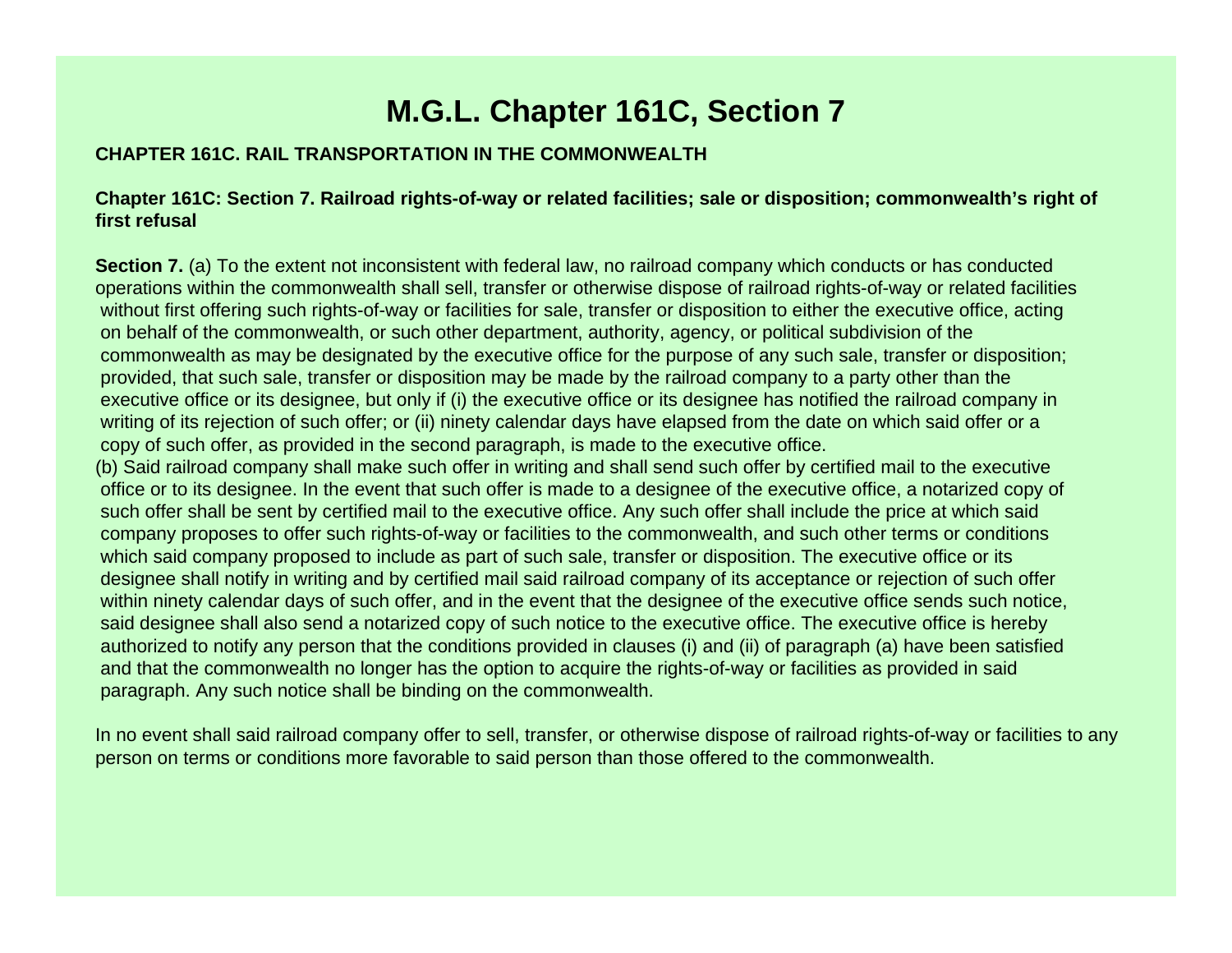# **Statute, Process and Application of Chapter 40 Section 54A**

Massachusetts General Law, Chapter 40, Section 54A states that if a city, town or person purchases any land(s) formerly used as a railroad right of way, or any property appurtenant to formerly used railroad company land, they must first obtain a consent in writing for the issuance of a local building permit from the Secretary of the Executive Office of Transportation (EOT), after a public hearing at EOT. The request for the public hearing must come from the local building inspector.

You may access information on the EOT website regarding the Chapter 40, Section 54A application process by following this link or pasting this address into your internet browser:

[http://www.eot.state.ma.us/downloads/grants/4054\\_0409.doc](http://www.eot.state.ma.us/downloads/grants/4054_0409.doc)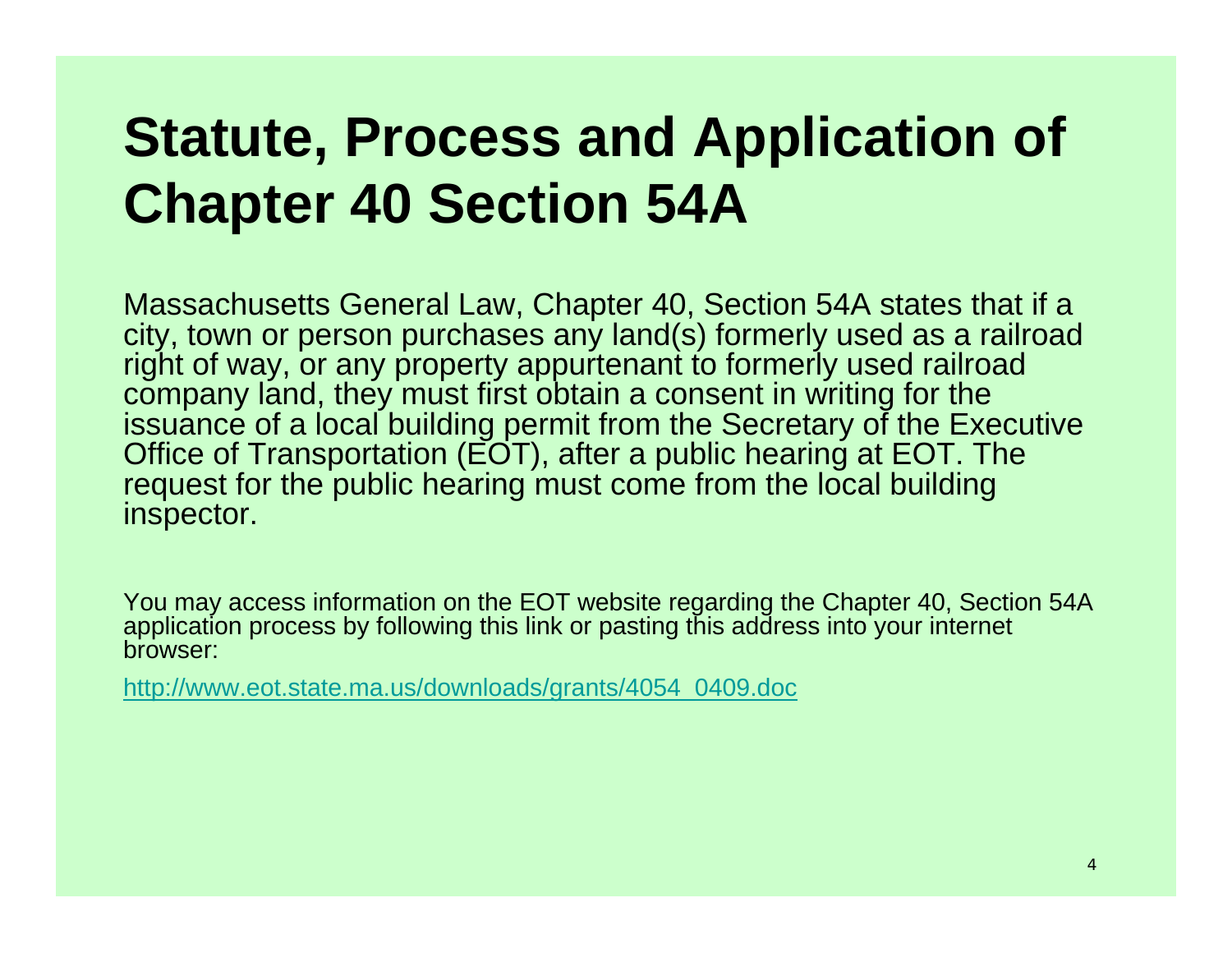## **M.G.L. Chapter 40, Section 54A**

### **CHAPTER 40. POWERS AND DUTIES OF CITIES AND TOWNS**

**Chapter 40: Section 54A. State consent to issuance of permits to purchaser required; damages in absence thereof** 

**Section 54A.** If a city or town or any other person purchases any lands formerly used as a railroad right-of-way or any property appurtenant thereto formerly used by any railroad company in the commonwealth, no permit to build a structure of any kind on land so purchased shall be issued by any city or town in the commonwealth without first obtaining, after public hearing, the consent in writing to the issuance of such permit from the secretary of the executive office of transportation and construction. If said secretary does not consent to the issuance of such permit, the owner of the land may recover from the commonwealth such damages as would be awarded under the provisions of chapter seventy-nine.

Notwithstanding the provisions of the second sentence of the foregoing paragraph, there shall be no recovery from the commonwealth in damages under said sentence by an owner of such land purchased after January first, nineteen hundred and seventy-six.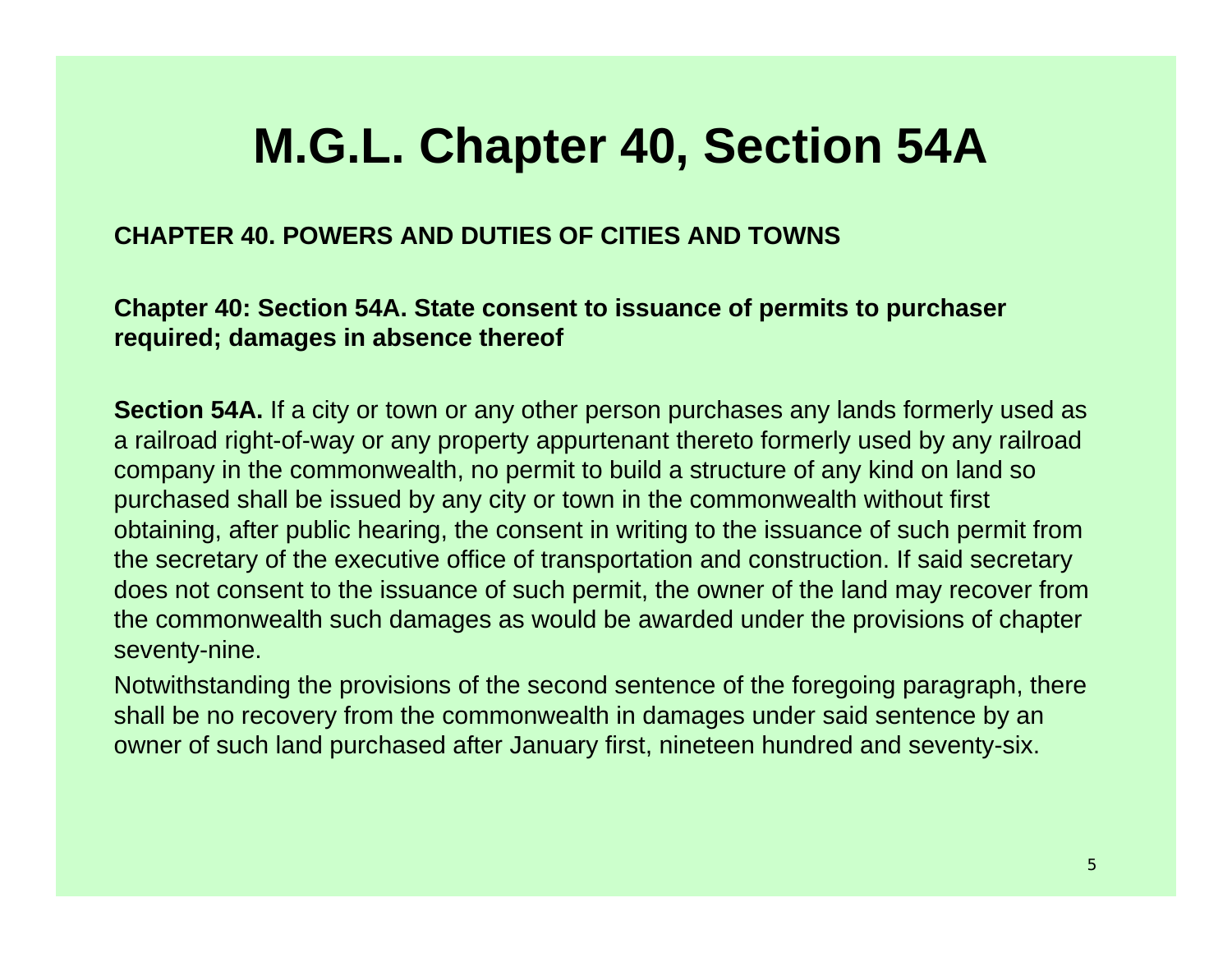## **Hearings and Applications: Chapter 40, Section 54A and Chapter 161C**

You may access a calendar of hearings, a list of files in review, and a list of projects which have been released and consent issued by the EOT under both the 40/54A and 161C processes, by following this link or pasting this address into your internet browser:

[http://www.eot.state.ma.us/default.asp?pgid=content/programs\\_hearing](http://www.eot.state.ma.us/default.asp?pgid=content/programs_hearings&sid=about)  [s&sid=about](http://www.eot.state.ma.us/default.asp?pgid=content/programs_hearings&sid=about)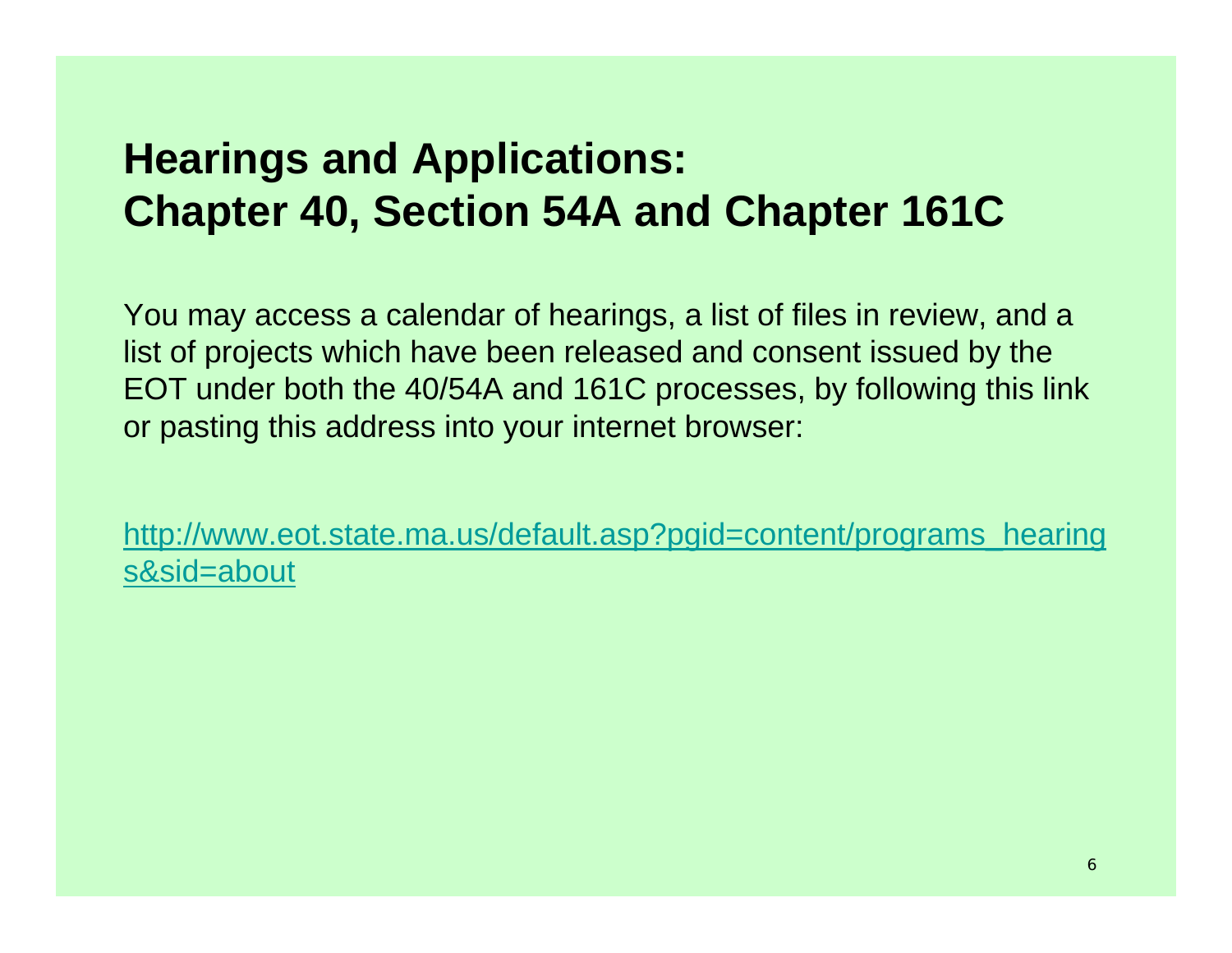## • Questions?

- Recorded webinar and materials will be posted on [www.fnf-ma.com](http://www.fnf-ma.com/) under "training"
- November webinar: New Respa Rules & the Implementation of the new HUD-1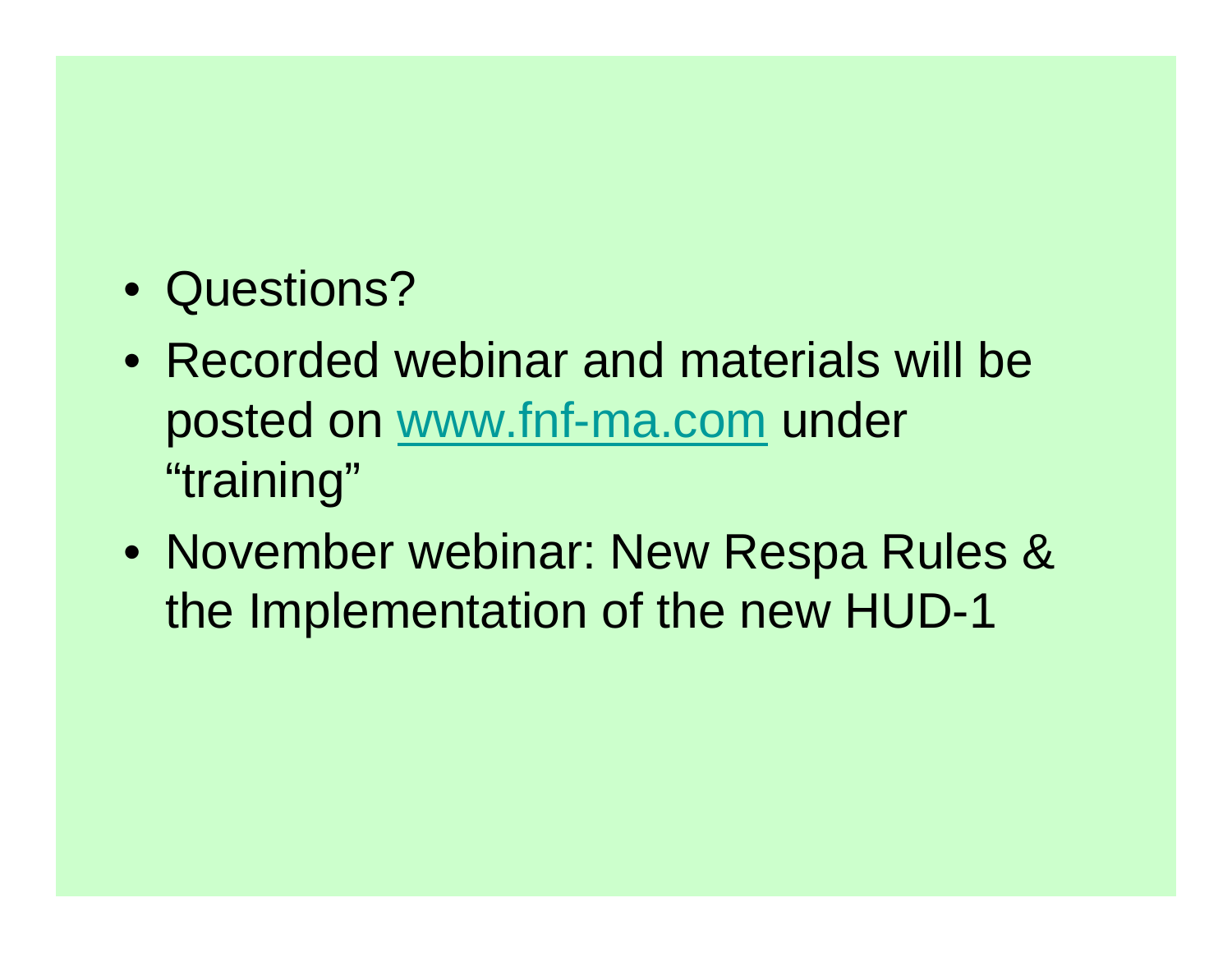### **THE EXECUTIVE OFFICE OF TRANSPORTATION RAIL UNIT**

#### **CHAPTER 161C-7**

#### **RAIL TRANSPORTATION IN THE COMMONWEALTH OF MASSACHUSETTS**

#### **SECTION (7) RAILROAD RIGHTS-OF-WAY OR RELATED FACILITIES; SALE OR DISPOSITION; COMMONWEALTH'S RIGHT OF FIRST REFUSAL**

**Note:** *The process for Chapter 161-Section 7 does not require a public hearing. The 161C-7 processes is a right of first refusal on the purchase of railroad property and must be completed within (90) days of receipt of an offer. Both processes require an internal canvas to identified public agencies*.

- (a) To the extent not inconsistent with federal law, no railroad company which conducts or has conducted operations within the Commonwealth shall sell, transfer or otherwise dispose of railroad rights-of-way or related facilities without first offering such rights-of-way or facilities for sale, transfer or disposition to either the executive office, acting on behalf of the Commonwealth, or such other department, authority, agency, or political subdivision of the Commonwealth as may be designated by the executive office for the purpose of any such sale, transfer or disposition; provided, that such sale, transfer or disposition may be made by the railroad company to a party other than the executive office or its designee, but only if (i) the executive office or its designee has notified the railroad company in writing of its rejection of such offer; or (ii) ninety calendar days have elapsed from the date on which said offer or a copy of such offer, as provided in the second paragraph, is made to the executive office.
- (b) Said Railroad Company shall make such offer in writing and shall send such offer by certified mail to the executive office or to its designee. In the event that such offer is made to a designee of the executive office, a notarized copy of such offer shall be sent by certified mail to the executive office. Any such offer shall include the price at which said company proposed to offer such rights-of-way or facilities to the Commonwealth, and such other terms or conditions, which said company, proposed to include as part of such sale, transfer or disposition. The executive office or its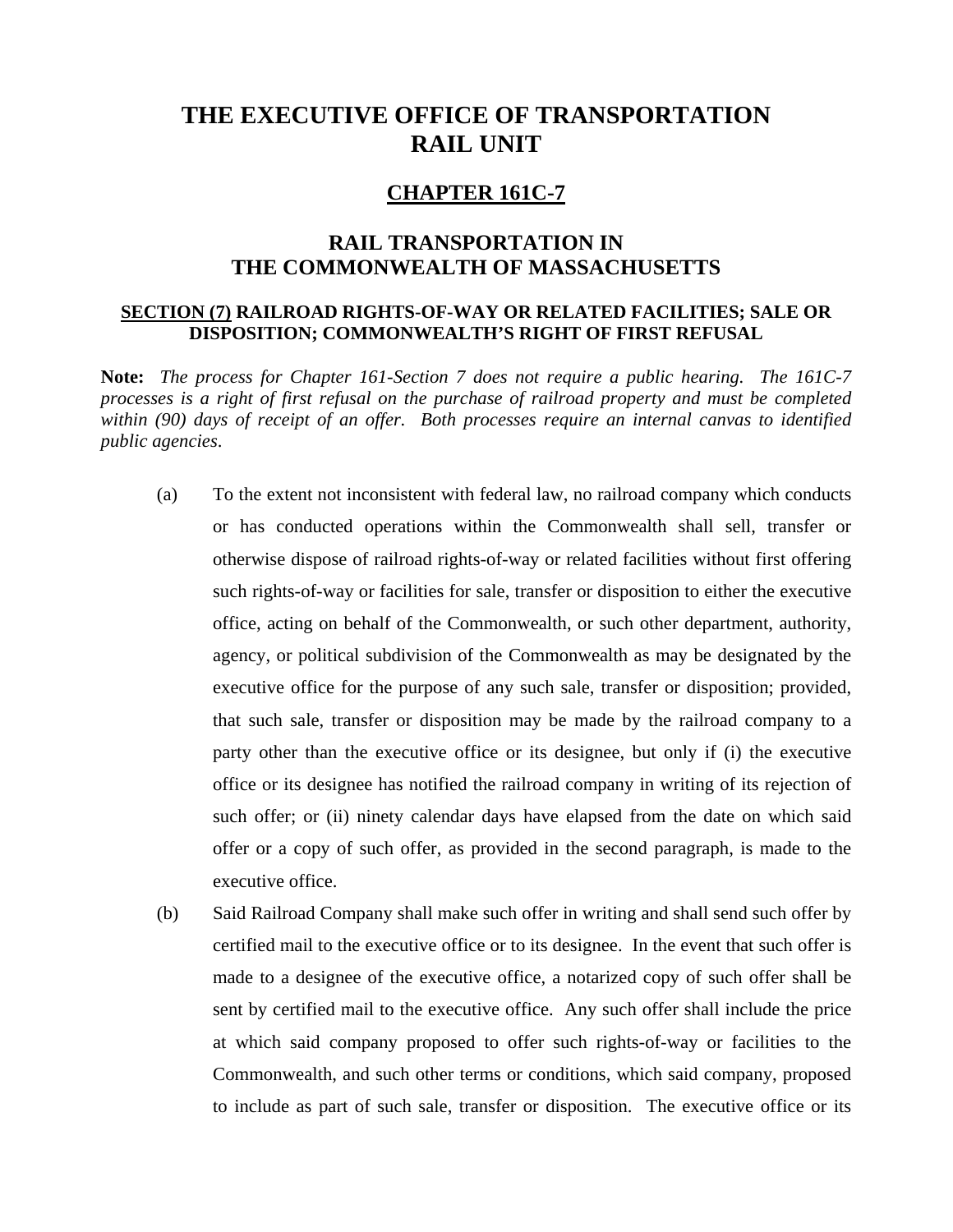designee shall notify in writing and by certified mail said railroad company of its acceptance or rejection of such offer within ninety calendar days of such offer, and in the event that the designee of the executive office sends such notice, said designee shall also send a notarized copy of such notice to the executive office. The executive office is hereby authorized to notify any person that the conditions provided in clauses (i) and (ii) of paragraph (a) have been satisfied and that the Commonwealth no longer has the option to acquire the rights-of-way or facilities as provided in said paragraph. Any such notice shall be binding on the Commonwealth.

In no event shall said railroad company offer to sell, transfer, or otherwise dispose of railroad rights-of-way or facilities to any person on terms or conditions more favorable to said person than those offered to the Commonwealth.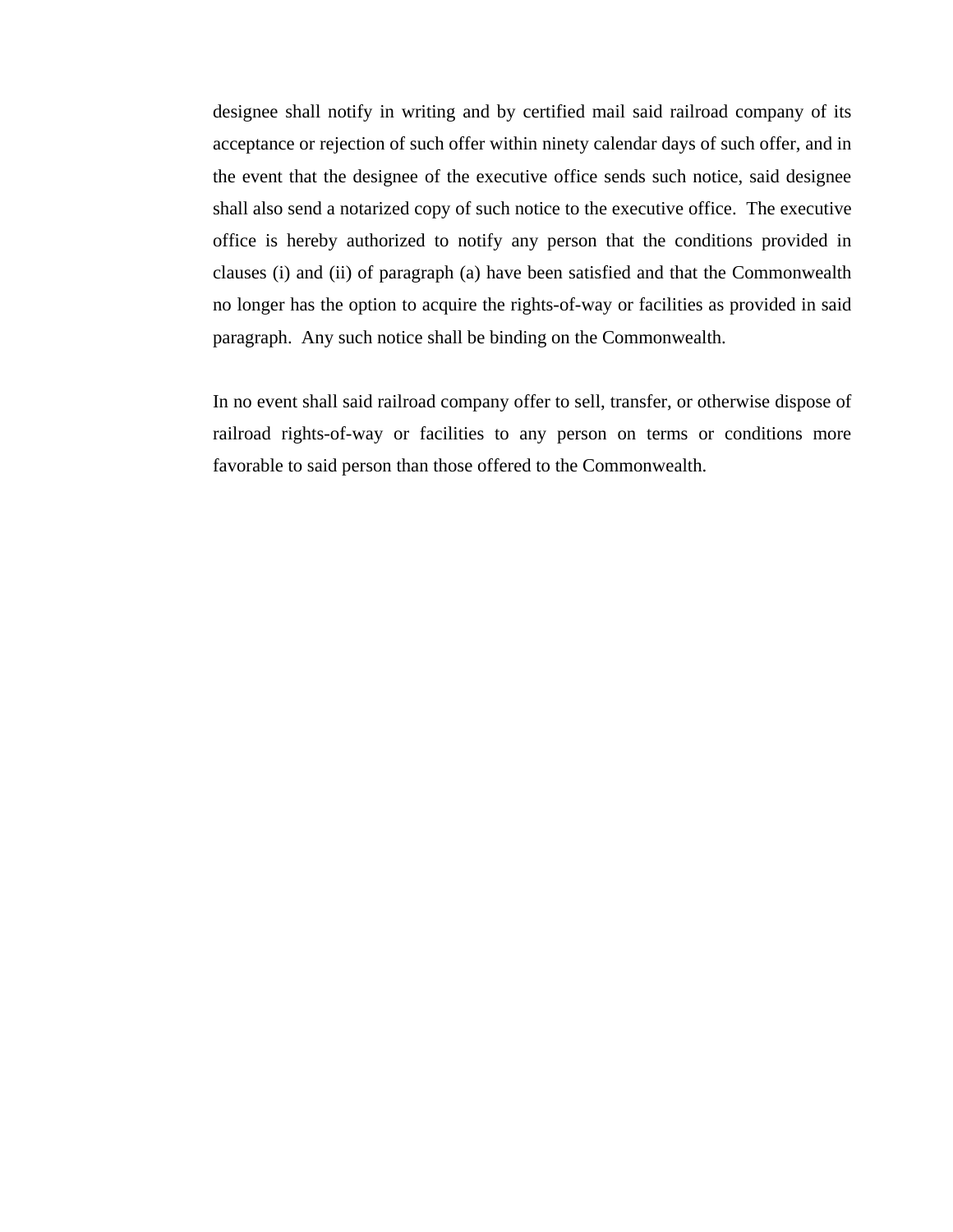### **Executive Office of Transportation Massachusetts General Law, Chapter 161C, Section 7**

## **Statement of Procedures**

- 1. All requests of offered Railroad property must be submitted to the Executive Office of Transportation (EOT) from the Railroad Company.
- 2. The letter should be addressed to:

James A. Aloisi, Jr. Secretary of Transportation Executive Office of Transportation 10 Park Plaza, Suite 3170 Boston, Massachusetts 02116-3969

- 3. The following information should be submitted with a completed M.G.L. Chapter 161C, Section 7 Application form:
	- (a) A letter from the railroad company, on company letterhead, offering the railroad property to the Commonwealth and shall submit such offer by certified mail to the Executive Office of Transportation (See attached sample letter).
	- (b) A copy of the purchase and sale agreement.
	- (c) A map (locus) of the city, town, or surrounding area showing (highlighted) the location of the property in question.
	- (d) A copy of the deed from the railroad company.
	- (e) A plan of outlining the property in question (plot plan).
- 4. Upon receipt of the complete application package, EOT will conduct a review of the offered railroad property, which may include reviews by other public agencies.
- 5. After further review, EOT will notify the railroad company in writing of its decision.
- 6. Any questions regarding this matter should be directed to the Office of the Rail Unit at (617) 973-7000 or 10 Park Plaza, Room 3170, Boston, MA 02116-3969.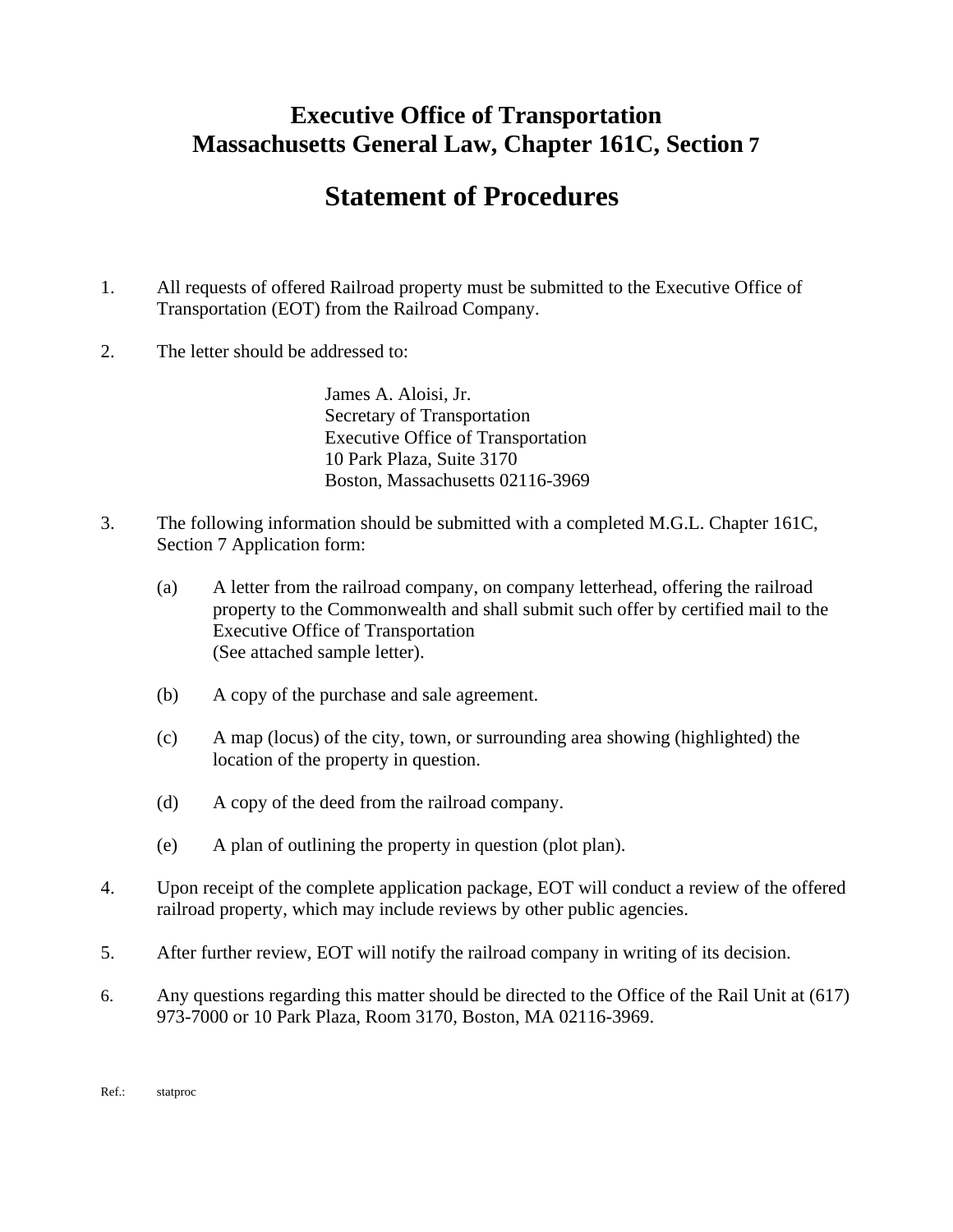## **SAMPLE**

**Note:** This letter should be re-typed on the railroad company letterhead. The outlined information below should be supplied and signed by the appropriate individual.

#### (DATE)

#### **VIA CERTIFIED MAIL RETURN RECEIPT REQUEST (Article No.)**

James A. Aloisi, Jr. Secretary of Transportation The Executive Office of Transportation State Transportation Building 10 Park Plaza, Suite 3170 Boston, Massachusetts 02116-3969

#### **Re: Sale of Railroad Property - ( CITY/TOWN), Massachusetts**

Dear Mr. Secretary:

 Pursuant to Massachusetts General Laws, Chapter 161C, Section 7(b), we hereby notify you of a proposed sale of (RAILROAD COMPANY) property in the amount of (\$). The railroad property is located in (CITY/TOWN), Massachusetts containing an area of (# SQUARE FEET) as shown outlined in bold line style on the attached plan.

 We hereby offer the subject parcel of land to the Commonwealth of Massachusetts as provided in said section 7(b) as mentioned above.

Sincerely,

 (SIGNATURE) (PRINT NAME, TITLE)

Enclosures:

cc: Timothy Doherty Director of Rail Programs - Rail Unit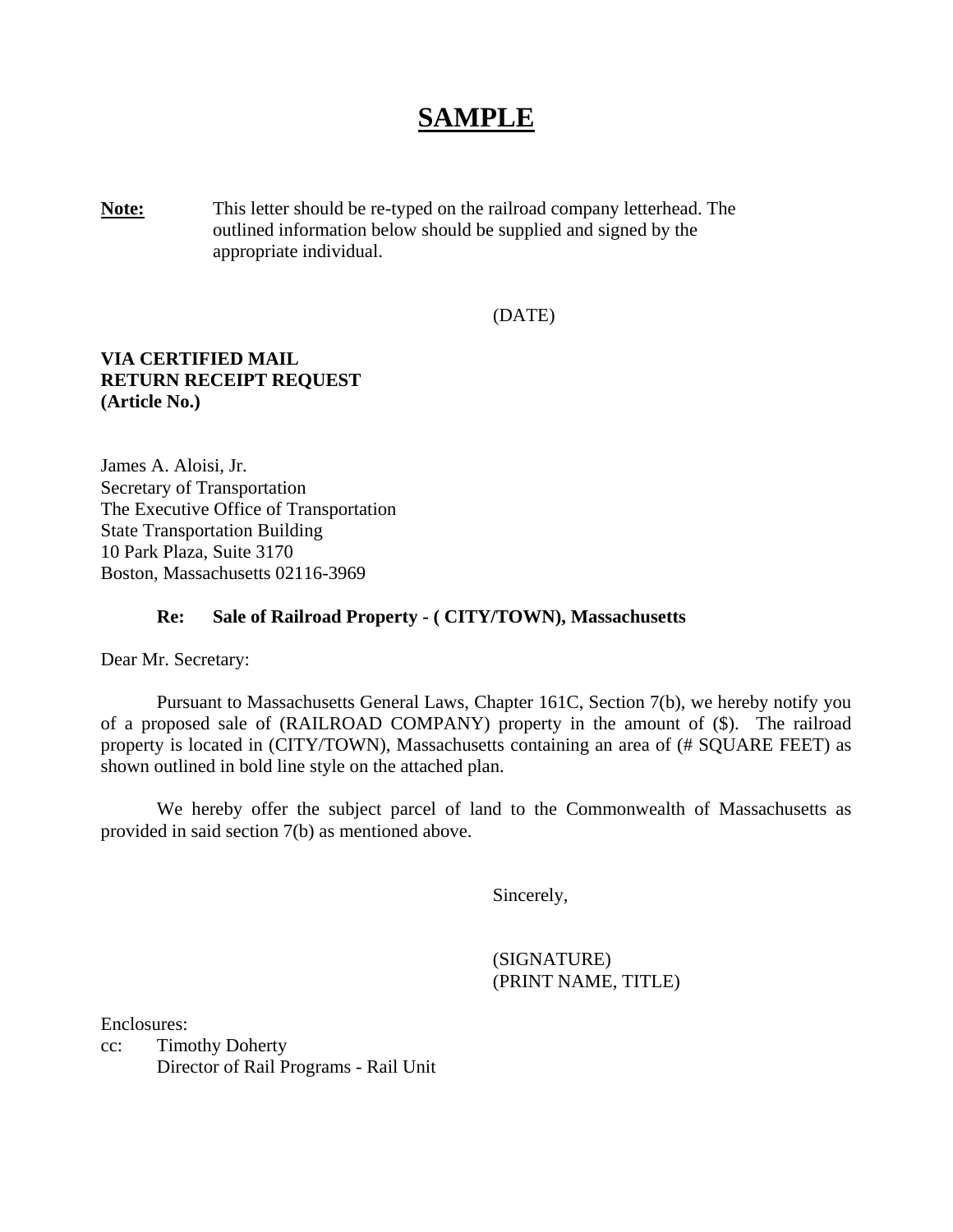### **OFFER OF RAILROAD PROPERTY PURSUANT TO M.G.L. 161C**

Please complete the following questionnaire so that your offer may be processed promptly. If a question does not apply, state 'not applicable'.

| 1.  |                                                                                  |  |  |  |
|-----|----------------------------------------------------------------------------------|--|--|--|
| 2.  |                                                                                  |  |  |  |
| 3.  |                                                                                  |  |  |  |
| 4.  |                                                                                  |  |  |  |
| 5.  |                                                                                  |  |  |  |
| 6.  |                                                                                  |  |  |  |
|     |                                                                                  |  |  |  |
| 7.  | Is the track structure in place?                                                 |  |  |  |
| 8.  | Is the right-of-way active?                                                      |  |  |  |
| 9.  |                                                                                  |  |  |  |
| 10. | What are the beginning and ending towns through which this right-of-way runs in? |  |  |  |
|     | Massachusetts:                                                                   |  |  |  |
|     |                                                                                  |  |  |  |

11. If the right-of-way is a spur, with what main line does it connect and where?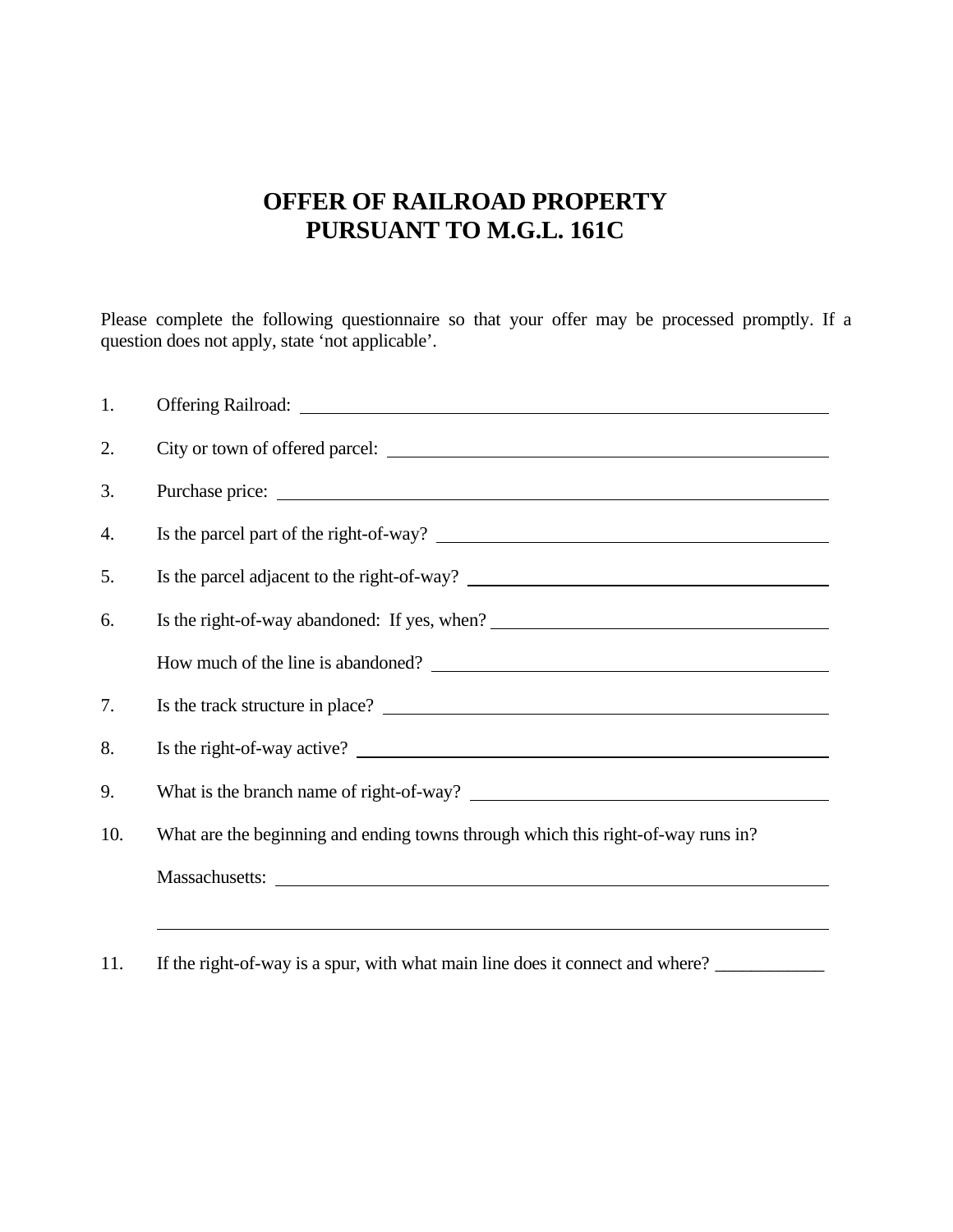#### **OFFER OF RAILROAD PROPERTY**

Page (2)

| 12. | Who is the current owner of the right-of-way? ___________________________________                                                                                                                  |  |  |  |  |
|-----|----------------------------------------------------------------------------------------------------------------------------------------------------------------------------------------------------|--|--|--|--|
| 13. | What is the parcel size?                                                                                                                                                                           |  |  |  |  |
|     | If the parcel is part of the right-of-way, what is the length to be sold?<br><u> 1999 - Johann Harry Harry Harry Harry Harry Harry Harry Harry Harry Harry Harry Harry Harry Harry Harry Harry</u> |  |  |  |  |
| 15. | ,我们也不能在这里的人,我们也不能在这里的人,我们也不能在这里的人,我们也不能在这里的人,我们也不能在这里的人,我们也不能在这里的人,我们也不能在这里的人,我们也<br>If the parcel is adjacent to the right-of-way, what is the distance of the parcel from?                       |  |  |  |  |
| 16. | What is the zoning of the parcel?                                                                                                                                                                  |  |  |  |  |
| 17. |                                                                                                                                                                                                    |  |  |  |  |
|     |                                                                                                                                                                                                    |  |  |  |  |
|     |                                                                                                                                                                                                    |  |  |  |  |
|     |                                                                                                                                                                                                    |  |  |  |  |
|     |                                                                                                                                                                                                    |  |  |  |  |
|     | ,我们也不会有什么。""我们的人,我们也不会有什么?""我们的人,我们也不会有什么?""我们的人,我们也不会有什么?""我们的人,我们也不会有什么?""我们的人                                                                                                                   |  |  |  |  |
|     |                                                                                                                                                                                                    |  |  |  |  |
|     |                                                                                                                                                                                                    |  |  |  |  |
|     |                                                                                                                                                                                                    |  |  |  |  |
|     |                                                                                                                                                                                                    |  |  |  |  |
|     |                                                                                                                                                                                                    |  |  |  |  |
|     |                                                                                                                                                                                                    |  |  |  |  |
|     |                                                                                                                                                                                                    |  |  |  |  |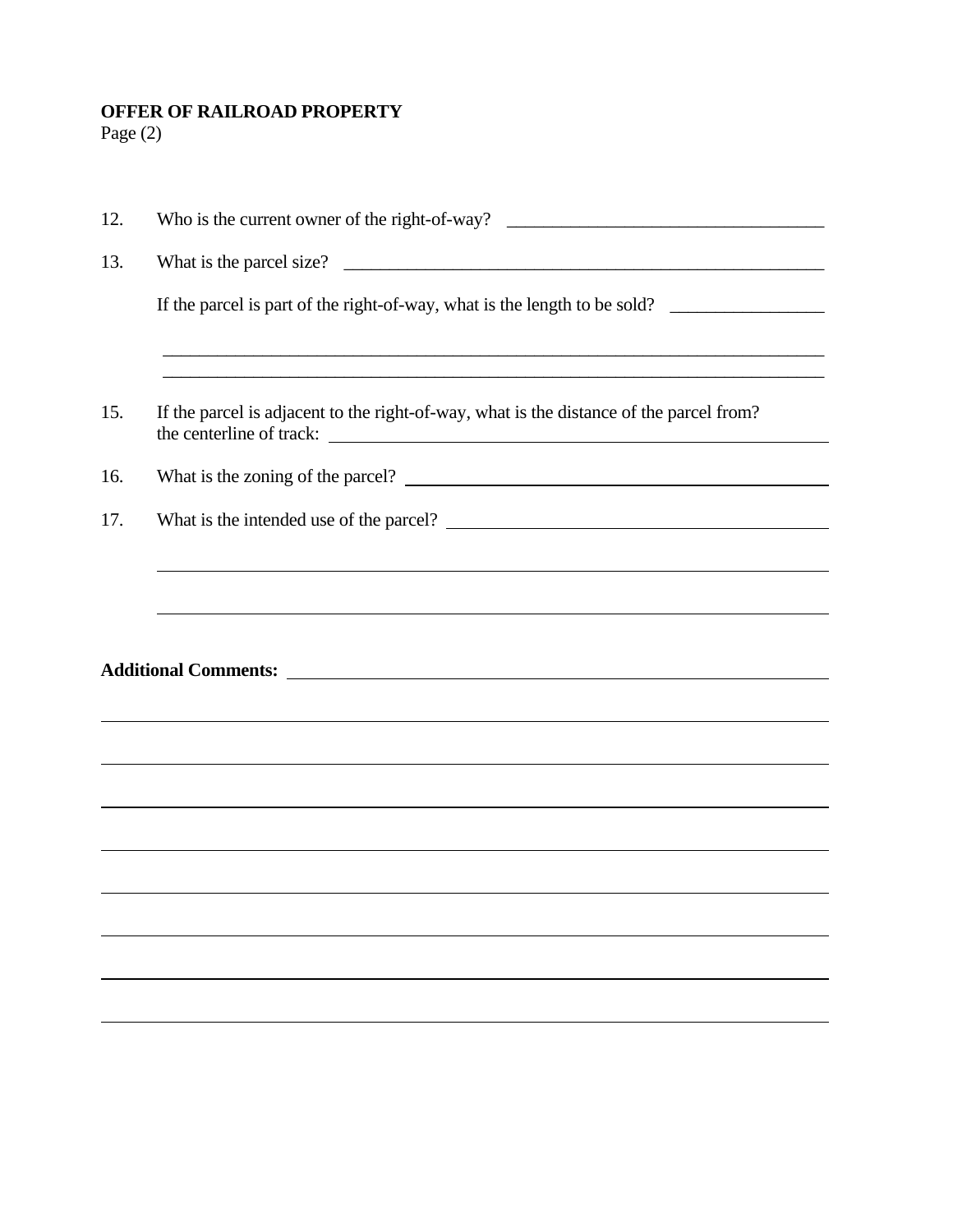### **THE EXECUTIVE OFFICE OF TRANSPORTATION RAIL UNIT**

#### **STATUTE, PROCESS & APPLICATION OF CHAPTER 40 SECTION 54A**

*Note: When applying for an application, please note that the process for Chapter 40, Section 54A (a two-month process) requires a public hearing with notice in a local paper. For more information, contact the Rail Division of the Executive Office of Transportation or by calling (617) 973-7000 or email to feedback.eot@state.ma.us.* 

#### **MASSACHUSETTS GENERAL LAW, CHAPTER 40 PERMITS FOR CONSTRUCTION ON RAILROAD RIGHTS-OF-WAY**

#### **SECTION 54A – STATE CONSENT TO ISSUANCE OF PERMITS TO PURCHASER REQUIRED: DAMAGES IN ABSENCE THEREOF**

If a city or town or any other person purchases any lands formerly used as a railroad right-of-way or any property appurtenant thereto formerly used by any railroad company in the Commonwealth, no permit to build a structure of any kind on land so purchased shall be issued by any city or town in the Commonwealth without first obtaining, after public hearing, the consent in writing to the issuance of such permit from the Secretary of the Executive Office of Transportation. If said Secretary does not consent to the issuance of such permit, the owner of the land may recover from the Commonwealth such damages as would be awarded under the provisions of Chapter seventynine.

Notwithstanding the provisions of the second sentence of the foregoing paragraph, there shall be no recovery from the Commonwealth in damages under said sentence by an owner of such land purchased after January first, nineteen hundred and seventy-six.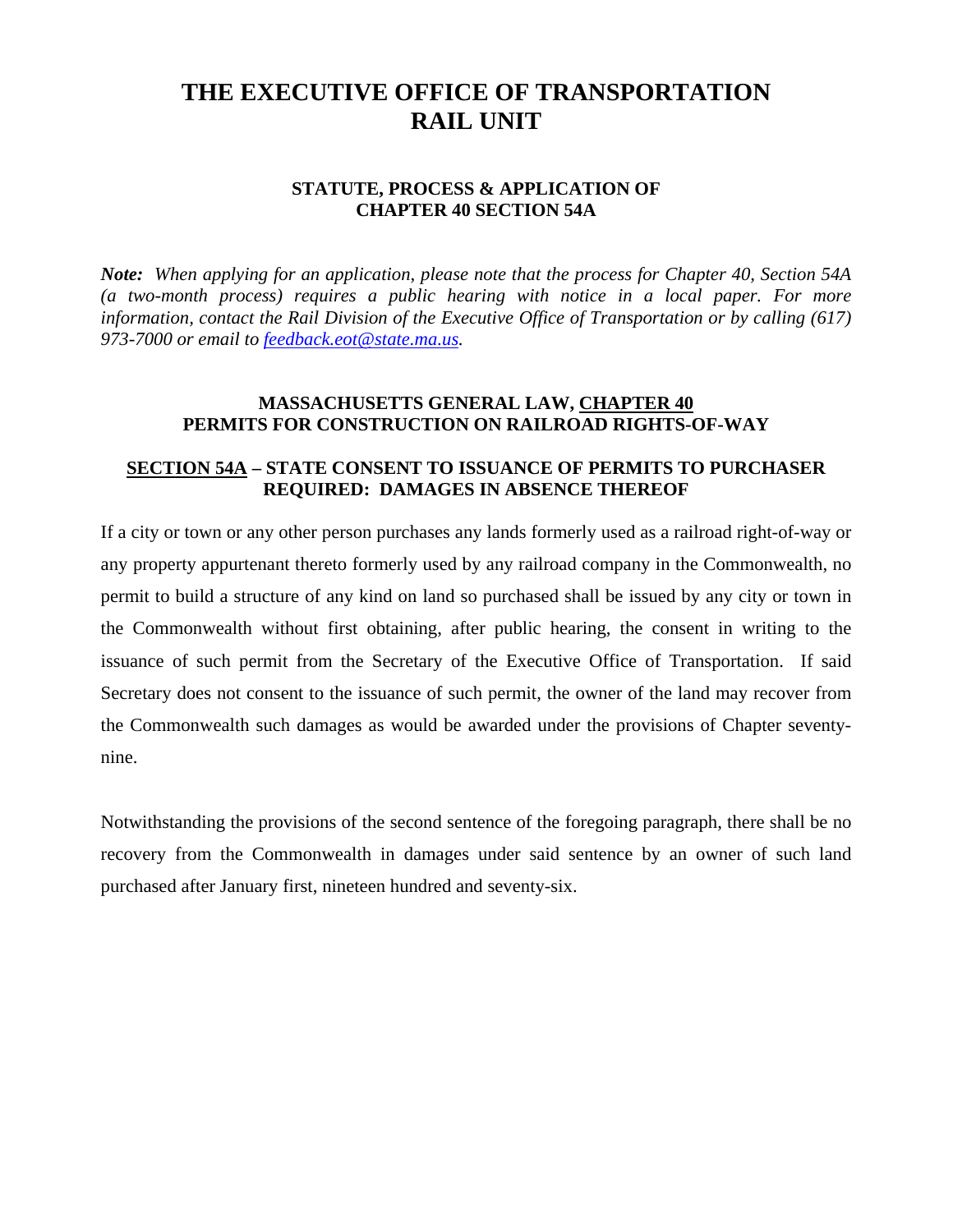### **Executive Office of Transportation Massachusetts General Law, Chapter 40, Section 54A**

## **Statement of Procedures**

- 1. All requests for permission to build on former railroad property must be submitted to the Executive Office of Transportation (EOT) from the building inspector of the city or town in which the proposed construction will take place.
- 2. When applying for an application, please note that the process for Chapter 40, Section 54A (a two-month process) requires a public hearing with notice in a local paper. Any questions or for more information regarding this matter should be directed to the Office of the Rail Unit by calling (617)-973-7000. Emails can be sent to feedback.eot@state.ma.us.
- 3. All requests should be addressed to:

 James A. Aloisi, Jr. Secretary of Transportation Executive Office of Transportation 10 Park Plaza, Suite 3170 Boston, MA 02116-3969

- 4. The following information should be submitted with a completed M.G.L. Chapter 40, Section 54A Application form:
	- (a) A letter from the building inspector requesting a public hearing with a copy of the building permit application (see attached sample letter).
	- (b) A copy of the plan submitted to the building inspector, with a title block and outlining the former railroad land.
	- (c) A signed property deed with corresponding plot plan.
	- (d) A copy of the deed out from the railroad with corresponding plot plan.
	- (e) A plan of the parcel on which the construction will take place, showing the location of the proposed building and the current and/or former railroad property line boundaries.
	- (f) A map (locus) of the city, town, or surrounding area showing (highlighted) the location of the property in question.
- 5. Upon receipt of the complete application package, EOT will conduct a review of the proposal, which may include reviews by other public agencies.
- 6. When the EOT review is complete a date will be set for the public hearing by EOT. **The applicant will be responsible for advertising the hearing once in a local newspaper at least twenty-one (21) days prior to the hearing date and to provide the tear sheet with the advertisement prior to the hearing to EOT. A sample hearing notice is attached**.
- 7. After the public hearing, EOT will review all comments submitted and will send a decision letter to the building inspector. A copy will be sent to the applicant.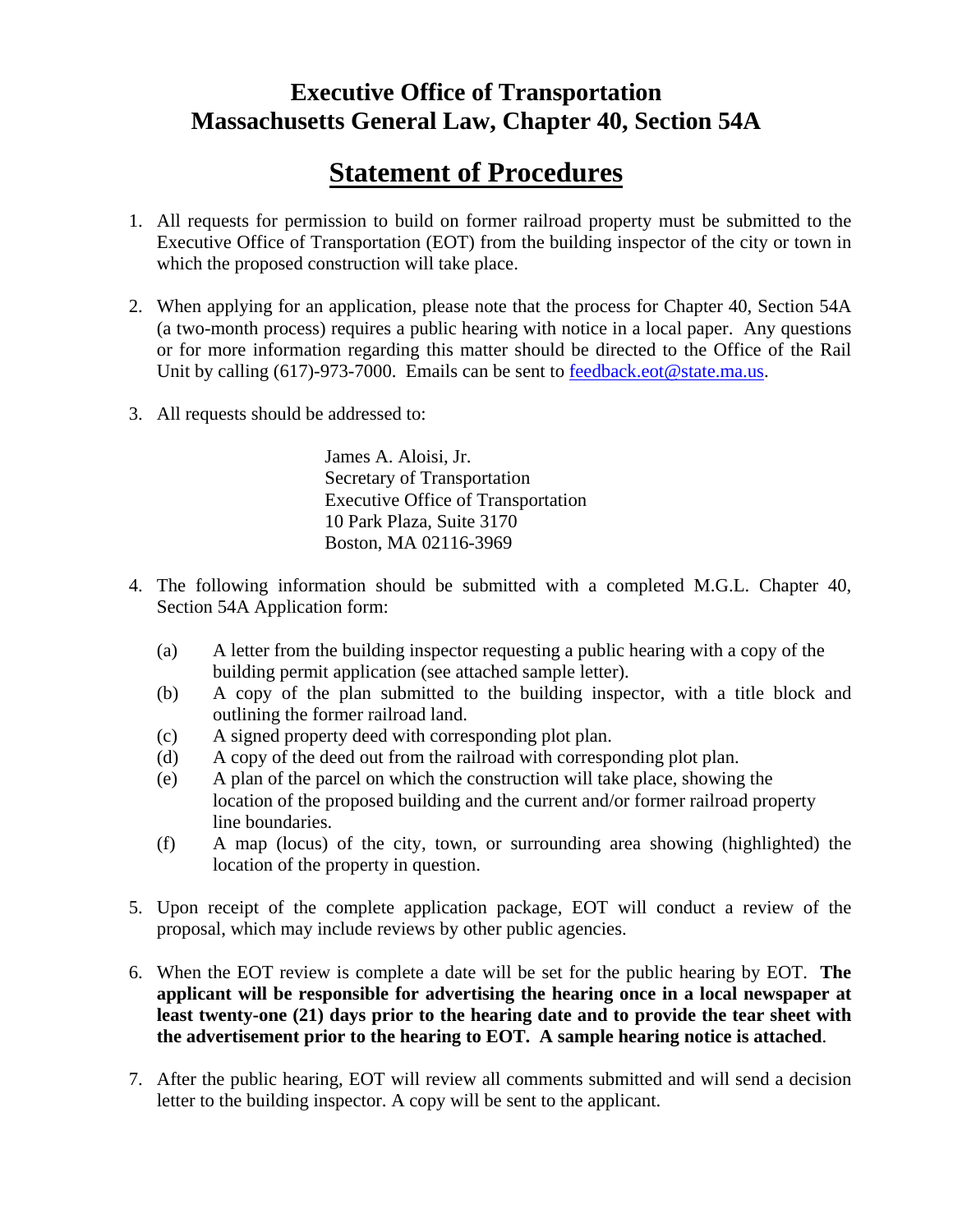#### SAMPLE

#### **BUILDING INSPECTOR LETTER**

**NOTE**: This letter should be re-typed on city or town letterhead. The outlined information below should be supplied and signed by the building inspector

#### **(DATE)**

James A. Aloisi, Jr. Secretary of Transportation Executive Office of Transportation Ten Park Plaza, Suite 3170 Boston, Massachusetts 02116-3969

#### **Attn: Office of the Rail Unit**

Dear Secretary Aloisi:

**(NAME OF APPLICANT)** has requested a permit to build **(DESCRIPTION OF PROPOSED CONSTRUCTION)** in **(CITY/TOWN)**, Massachusetts. The property for which the permit is requested is located at **(ADDRESS OF PROPERTY)**.

 In accordance with Massachusetts General Law, Chapter 40, Section 54A, a permit shall not be issued without first obtaining, after a public hearing, the consent in writing to the issuance of such permit from the Secretary of the Executive Office of Transportation (EOT).

 I hereby request that a public hearing be held for **(NAME OF APPLICANT)** to determine whether consent will be granted by EOT to construct the above on the former railroad property.

Sincerely,

**(BUILDING INSPECTOR'S SIGNATURE) (PRINT NAME) (TITLE)**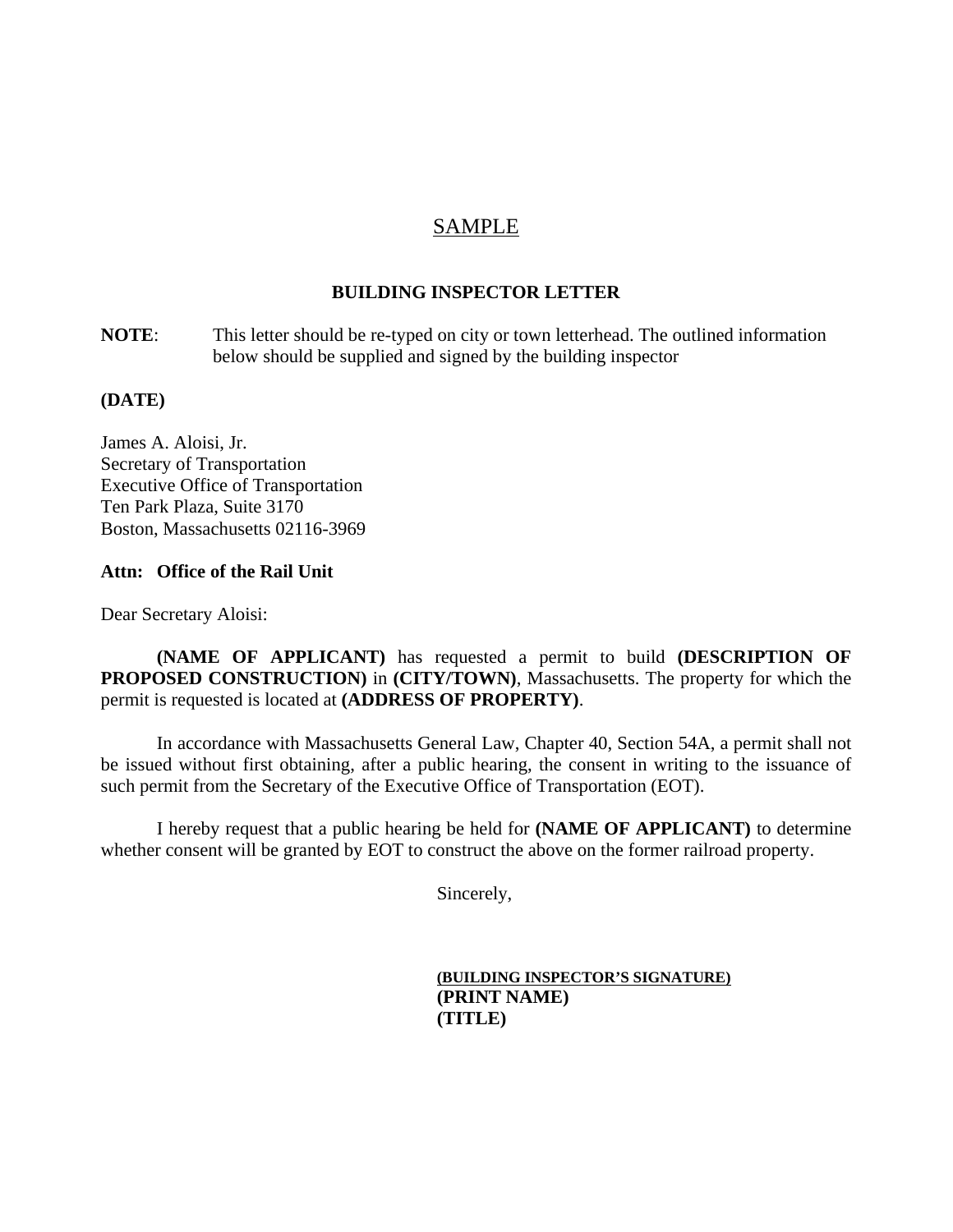|                                                                       |                                                                                                                                                                          |     | $40:54A$ FILE # $A -$                                                                          |  |  |  |  |
|-----------------------------------------------------------------------|--------------------------------------------------------------------------------------------------------------------------------------------------------------------------|-----|------------------------------------------------------------------------------------------------|--|--|--|--|
| M.G.L. CHAPTER 40, SECTION 54A, APPLICATION<br>(PLEASE TYPE OR PRINT) |                                                                                                                                                                          |     |                                                                                                |  |  |  |  |
| 1.                                                                    | <b>CONTACT PERSON:</b>                                                                                                                                                   | 2.  | <b>ADDRESS OF CONTACT PERSON:</b>                                                              |  |  |  |  |
| <b>3.</b>                                                             | Tel. No:<br><b>BUILDING INSPECTOR OR</b><br>CITY/TOWN OFFICIAL:                                                                                                          | 4.  | ADDRESS OF BUILDING INSPECTOR<br>OR CITY/TOWN OFFICIAL:                                        |  |  |  |  |
| 5.                                                                    | NAME OF PRESENT PROPERTY<br><b>OWNER:</b>                                                                                                                                | 6.  | <b>ADDRESS OF PROPERTY OWNER:</b>                                                              |  |  |  |  |
| 7.                                                                    | <b>NAME OF APPLICANT:</b>                                                                                                                                                | 8.  | <b>ADDRESS OF APPLICANT:</b>                                                                   |  |  |  |  |
|                                                                       | CO APPLICANT IF APPLICABLE:                                                                                                                                              |     |                                                                                                |  |  |  |  |
| 9.                                                                    | PROPERTY LOCATION (CITY/TOWN): 10. TYPE OF CONSTRUCTION:                                                                                                                 |     |                                                                                                |  |  |  |  |
| 11.                                                                   | TOTAL NUMBER OF STRUCTURES 12. USE: COMMERCIAL, RESIDENTIAL,<br>TO BE CONSTRUCTED:                                                                                       |     | <b>INDUSTRIAL:</b>                                                                             |  |  |  |  |
| 13.                                                                   | <b>PROPERTY IS:</b>                                                                                                                                                      | 14. | PROPERTY IS ADJACENT TO:                                                                       |  |  |  |  |
|                                                                       | on railroad corridor<br>adjacent to a railroad corridor<br>includes land both adjacent to a<br>corridor and on a corridor                                                |     | (Check N/A, if not applicable)<br>an abandoned railroad line<br>an active railroad line<br>N/A |  |  |  |  |
|                                                                       | If property is adjacent to the railroad<br>corridor, please indicate approximate<br>distance from (former) railroad property<br>boundary line to the proposed structure: |     | Name of Right of $Way - i.e.$ Branch Line                                                      |  |  |  |  |
|                                                                       |                                                                                                                                                                          |     | Distance from boundary line to nearest track:                                                  |  |  |  |  |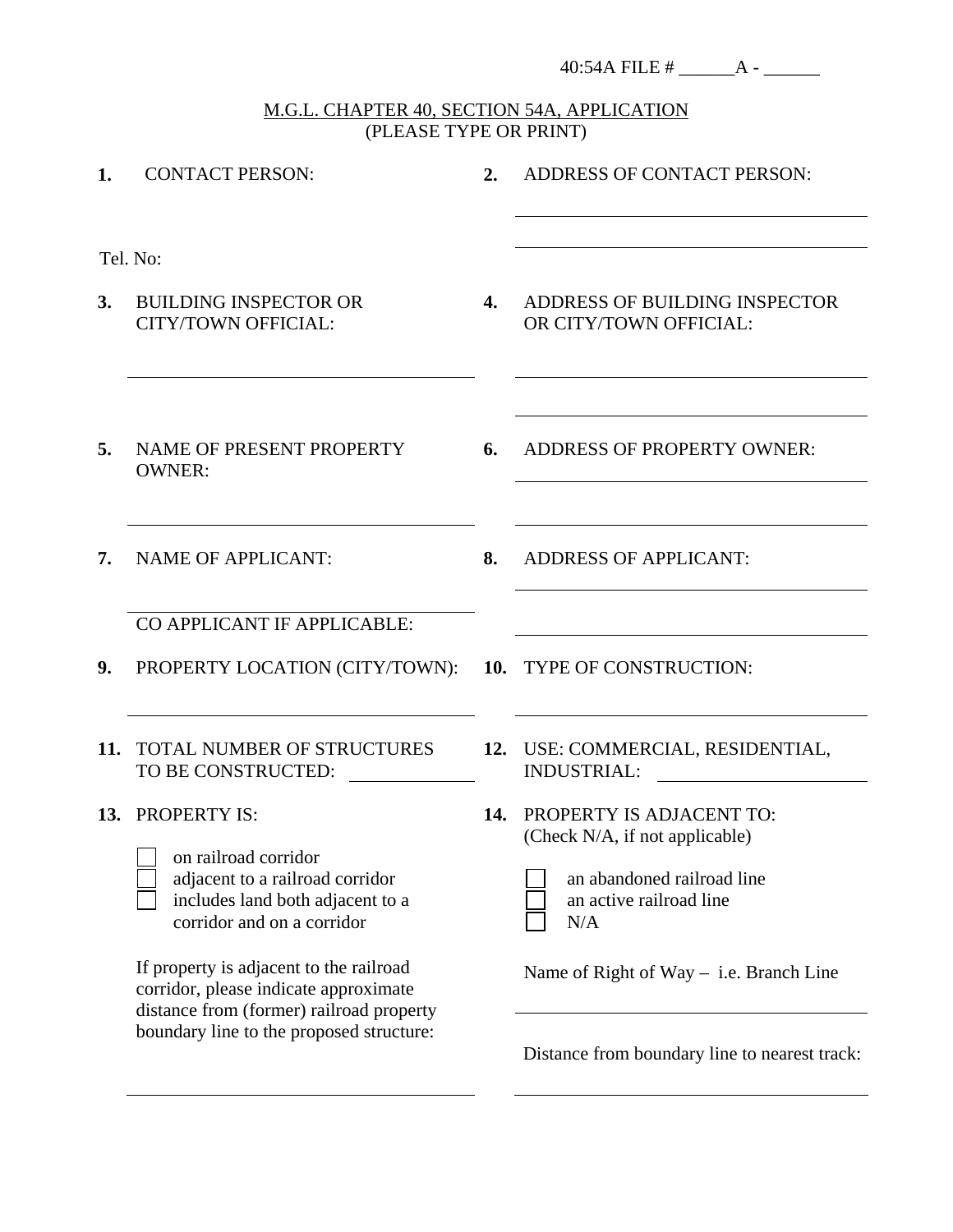| 15.        | APPROX. WIDTH OFCORRIDOR:                                                                                                            |            | $40:54A$ FILE # $A -$<br>16. TOTAL PARCEL AREA INCLUDING<br><b>FORMER RAILROAD PROPERTY:</b> |
|------------|--------------------------------------------------------------------------------------------------------------------------------------|------------|----------------------------------------------------------------------------------------------|
| 15а<br>17. | <b>ATTACHED A BRIEF DESCRIPTION</b><br>OF PROPERTY TO BE CONSTRUCTED<br>CITY/TOWN ASSESSOR'S PARCEL<br><b>IDENTIFICATION NUMBER:</b> |            | APPROXIMATE AREA OF FORMER<br>RAILROAD PROPERTY:                                             |
|            | Lot #<br>Map $#$                                                                                                                     | 18.        | <b>FORMER RAILROAD OWNER:</b>                                                                |
| 19.        | APPROXIMATE DATE OF RAILROAD<br><b>DISPOSITION:</b>                                                                                  |            | Date of Abandonment:                                                                         |
|            |                                                                                                                                      | <b>20.</b> | DATE OF PRESENT OWNER<br><b>ACQUISITION:</b>                                                 |

**21.** Please note that the M.G.L., Chapter 40, Section 54A decision letter will be forwarded directly to the City/Town building Inspector and Applicant. If the applicant wishes a copy of the letter sent to any other person (s), please indicate name and address below:

**Print Name** Signature  **Applicant, Contact Person or Attorney** 

**Date**